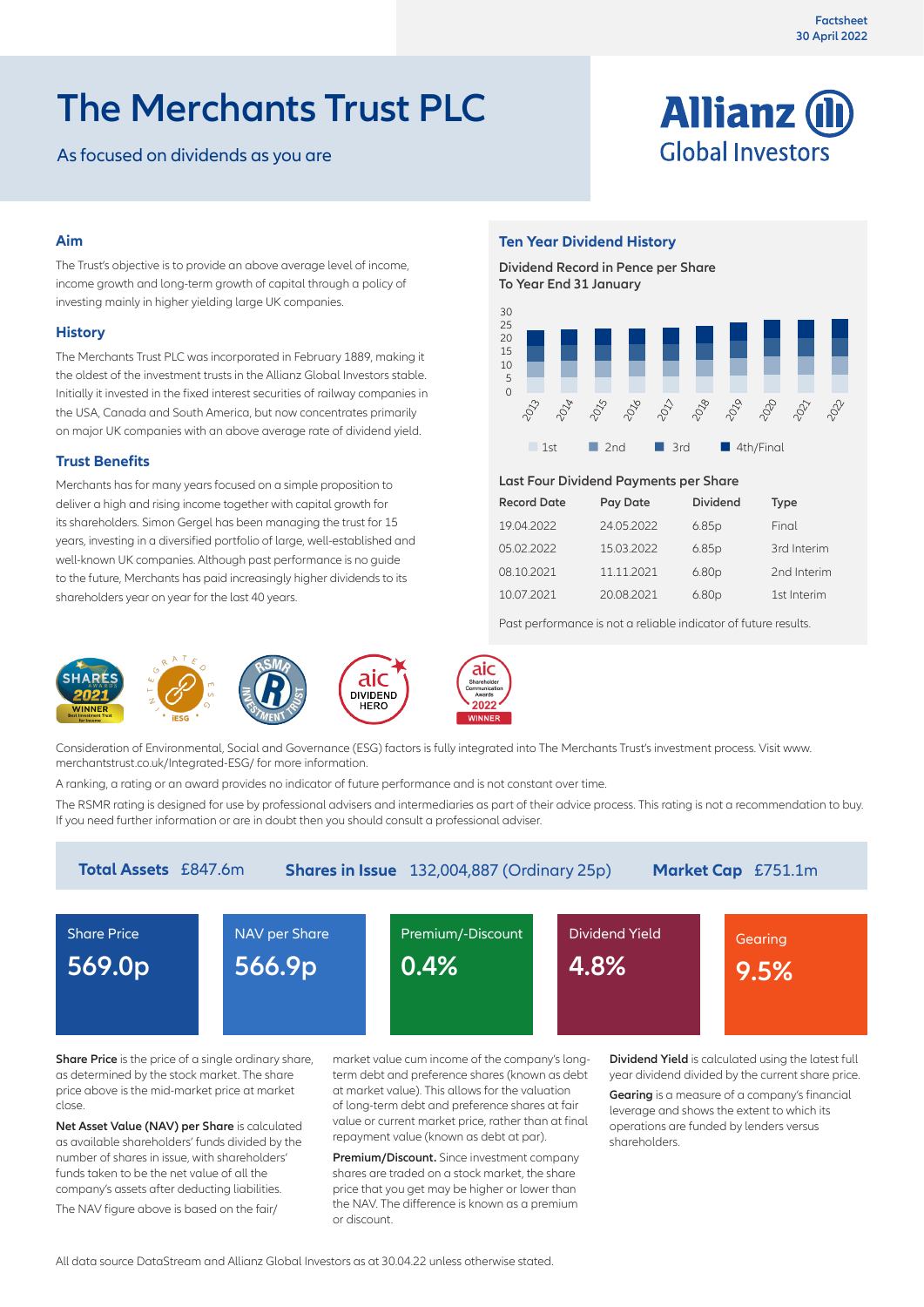## **Fund Manager's Review**

Rising inflationary pressures and expectations of interest rate increases caused bond yields to rise significantly in April, with US 10-year yields<sup>1</sup> jumping from 2.3% to 2.9%, bringing bond prices down. UK 10-year gilt<sup>2</sup> yields also rose, moving above 2% briefly, before pulling back to 1.9%. There were heightened fears of a slowdown in economic growth, due to the impact of surging commodity costs and supply chain disruptions, exacerbated by Covid-19 related lockdowns in China. The US recorded a 1.4% decline in real (inflation adjusted) economic growth in the first quarter, compared to the previous quarter.

Stock markets generally fell back during the month, with the technology stocks particularly weak, leading to a double digit fall in the US Nasdaq Index. The UK stock market was one of the brighter spots, with the FTSE All-Share index giving a small positive return. The large defensive exposure and limited technology exposure of the UK market led to its outperformance. Within the UK market, the strongest sectors included defensive industries, such as pharmaceuticals, electricity, personal care and tobacco. The laggards included cyclical areas such as industrial transportation, life insurance, metals & mining and retail.

Investment performance was ahead of the benchmark. HomeServe shares rallied by 17%, as the company confirmed that they had entered into discussions with Brookfield after the latter had made a number of approaches about a potential takeover offer. Relative performance also benefitted from not owning HSBC and Anglo American, which were both weak and held back the index return. The main detractors from relative performance, were the consumer exposed stocks Tyman and DFS Furniture, which underperformed, and not owning AstraZeneca which was strong.

# **Copper is an attractive commodity, essential to renewable power generation and electricity storage and transmission**

We bought a new holding in copper miner Atalaya, whose principal asset is the famous Rio Tinto mine in Spain, which has been operational since Roman times. This is a high quality mine, with local expansion potential, in a country with a strong legal framework. Copper is an attractive commodity, essential to renewable power generation and electricity storage and transmission, which are driving the energy transition away from fossil fuels. With strong structural growth and limited new mine capacity, the long-term prospects for the copper price look well underpinned. We were able to buy Atalaya shares at substantial discount to the prevailing price, as a large shareholder placed their shareholding to strengthen their financial position.

We sold the relatively small investment in ITV, following the recent announcement that it plans to significantly increase spending on content for its streaming operations, such as Britbox and ITV HUB, to better compete with Netflix, Disney and other media companies. This unexpected increase in spending will depress the company's cash flow in the near term, with no guarantee of success. We took the difficult decision



#### **Simon Gergel, Portfolio Manager**

The Merchants Trust PLC is managed by Simon Gergel who is Chief Investment Officer, UK Equities at AllianzGI and has 32 years investment experience. He is pictured here with Matthew Tillett, Senior Portfolio Manager. Simon joined AllianzGI in April 2006 from HSBC Halbis Partners where he managed over £900m in high income funds as well as core institutional and life UK equity portfolios. Prior to joining HSBC, Simon worked for 14 years at Phillips & Drew Fund Management / UBS Asset Management.

to sell the holding, despite a low headline valuation and ITV's valuable content business, as our original investment case had been undermined.

We also rotated money out of some of the shares that had performed very well, such as Drax, HomeServe, BAE Systems and Man Group, and added to cheaper businesses that had underperformed, like Barclays Bank, Legal & General, BMW and Morgan Advanced Materials.

The volatility of the stock market and sharp rotation between sectors and stocks, continues to provide opportunities to invest into companies that meet our criteria. Specifically, we are buying fundamentally sound businesses, which are attractively priced and which benefit from supportive structural themes. We have balanced the portfolio across defensive, cyclical, commodity and financial sectors, with a broad spread of geographic market exposures.

#### **40 Years of Dividend Growth**

Merchants announced its annual results in April. The highlight was the 40th successive year of dividend growth, which has been achieved whilst delivering strong absolute and relative investment performance. Investment companies benefit from the ability to retain income in revenue reserves in good years to support dividend payments in years where income is more constrained. By using this capability, Merchants has managed to keep growing dividends through the Global Financial Crisis and the recent pandemic, whilst maintaining an investment portfolio suited to the longer term objectives.

1. Yield on a bond is the regular coupon payment divided by the price paid. 2. Gilts are UK government bonds.

#### **Simon Gergel 24 May 2022**

**This is no recommendation or solicitation to buy or sell any particular security. Any security mentioned above will not necessarily be comprised in the portfolio by the time this document is disclosed or at any other subsequent date.**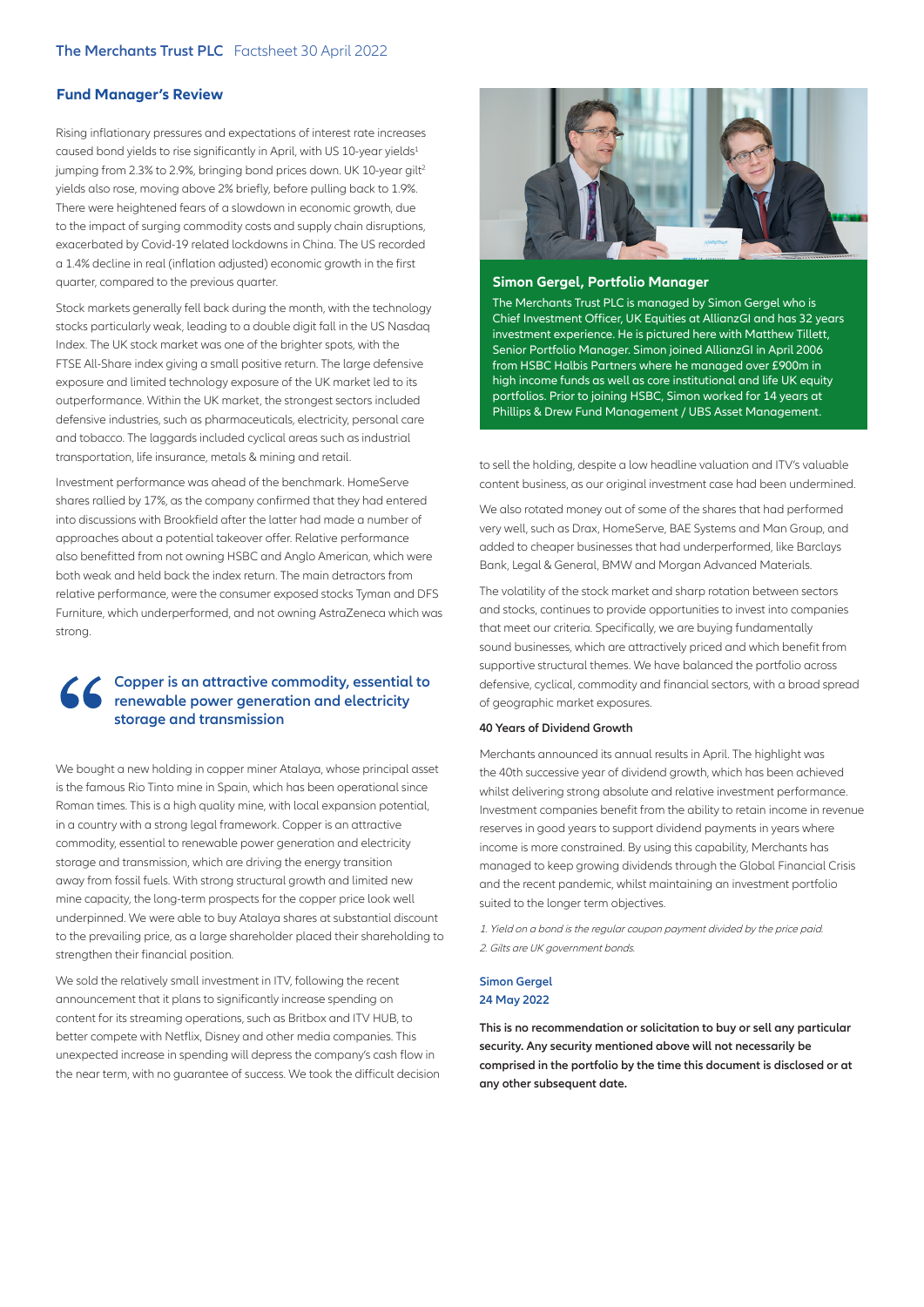# **Performance Track Record**

#### **Five Year Performance** (%)



#### **Risk & Features**

Investment trusts are quoted companies listed on the London Stock Exchange. Their share prices are determined by factors including the balance of supply and demand in the market.

Merchants seeks to enhance returns for its shareholders through gearing which can boost the Trust's returns when investments perform well, though losses can be magnified when investments lose value. You should be aware that this Trust may be subject to sudden and large falls in value and you could suffer substantial capital loss.

Derivatives may be used to manage the Trust efficiently.

#### $\blacksquare$  Share Price  $\blacksquare$  NAV (debt at fair value)

**n** Benchmark: With effect from 1 February 2017 the benchmark changed from the FTSE 100 to the FTSE All-Share Index

| Cumulative Returns (%)   |     |     |      | Discrete 12 Month Returns to 30 April (%) |      |                          |      |      |         |        |      |
|--------------------------|-----|-----|------|-------------------------------------------|------|--------------------------|------|------|---------|--------|------|
|                          | 3M  | 6M  | 1Y   | 3Y                                        | 5Υ   |                          | 2022 | 2021 | 2020    | 2019   | 2018 |
| <b>Share Price</b>       | 17  | 6.3 | 18.2 | 37.0                                      | 60.7 | <b>Share Price</b>       | 18.2 | 39.5 | $-16.8$ | 2.4    | 14.5 |
| NAV (debt at fair value) | 2.4 | 6.7 | 17.6 | 37.5                                      | 53.9 | NAV (debt at fair value) | 17.6 | 46.8 | $-20.3$ | $-1.3$ | 13.3 |
| Benchmark                | 1.1 | 3.1 | 8.7  | 14.1                                      | 26.6 | Benchmark                | 8.7  | 25.9 | $-16.7$ | 2.6    | 8.2  |

Source: Thomson Reuters DataStream, percentage growth, mid to mid, total return to 30.04.22. Copyright 2022 © DataStream, a Thomson Reuters company. All rights reserved. DataStream shall not be liable for any errors or delays in the content, or for any actions taken in reliance thereon.

Past performance is not a reliable indicator of future returns. You should not make any assumptions on the future on the basis of performance information. The value of an investment and the income from it can fall as well as rise as a result of market fluctuations and you may not get back the amount originally invested. This investment trust charges 65% of its annual management fee to the capital account and 35% to revenue. This could lead to a higher level of income but capital growth will be constrained as a result.

#### **Portfolio Breakdown**

#### **Sector Breakdown** (%)

| Financials                    | 22.0 |  |
|-------------------------------|------|--|
| <b>Consumer Staples</b>       | 16.7 |  |
| <b>Consumer Discretionary</b> | 12.4 |  |
| Industrials                   | 12.3 |  |
| Energy                        | 9.5  |  |
| <b>Utilities</b>              | 8.6  |  |
| Health Care                   | 6.8  |  |
| <b>Materials</b>              | 3.9  |  |
| Communication Services        | 28   |  |
| <b>Real Estate</b>            | 2.0  |  |
| Cash                          | 3.0  |  |

#### **Top Ten Holdings** (%)

| GlaxoSmithKline                 | 5.3 |
|---------------------------------|-----|
| <b>British American Tobacco</b> | 4.2 |
| <b>Imperial Brands</b>          | 4.1 |
| Shell                           | 3.9 |
| Scottish & Southern Energy      | 3.2 |
| Rio Tinto                       | 3.2 |
| <b>BAE Systems</b>              | 3.1 |
| <b>IG Group</b>                 | 3.1 |
| Drax Group                      | 3.0 |
| Tate & Lyle                     | 29  |
|                                 |     |
| Total number of holdings**      | 50  |

\*\*Excludes derivatives



| UK           | 94.9                    |  |
|--------------|-------------------------|--|
| Europe ex UK | $52 \quad \blacksquare$ |  |



**Market Cap Breakdown** (%)

| <b>FTSE 100</b> | 61.8 | <b>CONTRACTOR</b>      |  |
|-----------------|------|------------------------|--|
| <b>FTSE 250</b> | 25.1 |                        |  |
| Small Cap       | 5.1  |                        |  |
| Other           | 5.0  | <b>Service Service</b> |  |
| Cash            | 30   |                        |  |

The data shown is not constant over time and the allocation may change in the future. Totals may not sum to 100.0% due to rounding. This is no recommendation or solicitation to buy or sell any particular security. \*Excludes Cash